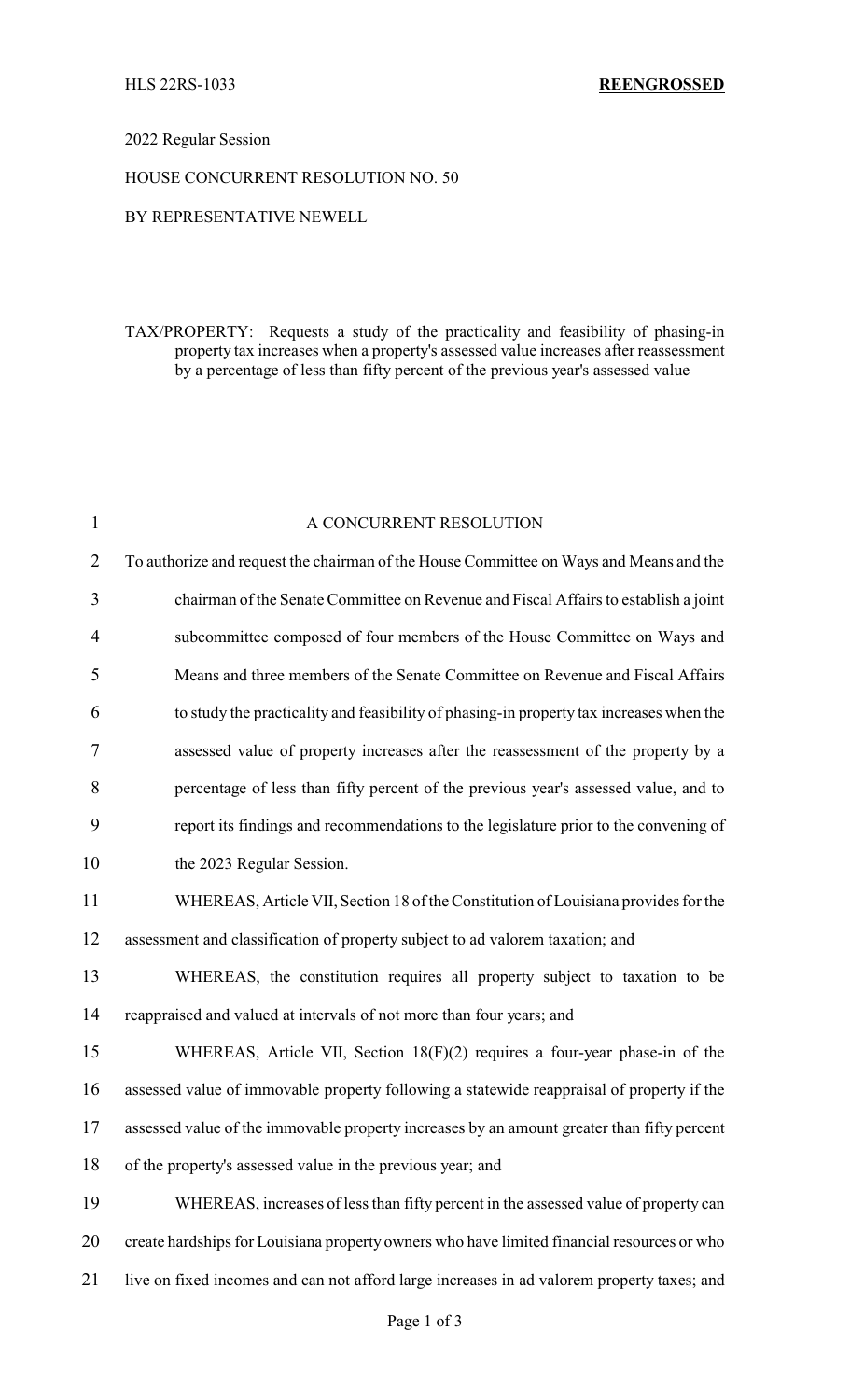WHEREAS, consideration should be given to circumstances where a lower threshold of an increase in the assessed valuation of property would qualify for the four-year phase-in

 of property taxes in order for property owners with limited financial means to maintain ownership of their property; and

 WHEREAS, lowering the threshold for triggering the four-year phase-in of increases in the assessed value of property for purposes of property taxes should be balanced against the loss of revenue the phase-in can create for local governments, many of which finance operational expenses for the provision of services for citizens on the revenue generated from ad valorem property taxes.

 THEREFORE, BE IT RESOLVED that the Legislature of Louisiana does hereby authorize and request the chairman of the House Committee on Ways and Means and the chairman of the Senate Committee on Revenue and Fiscal Affairs to establish a joint subcommittee composed of four members of the House Committee on Ways and Means and three members of the Senate Committee on Revenue and Fiscal Affairs appointed by the respective chairman to study the practicality and feasibility of phasing-in property tax increases when the assessed value of property increases after the reassessment of the property by a percentage of less than fifty percent of the previous year's assessed value, and to report its findings and recommendations to the legislature prior to the convening of the 2023 Regular Session.

 BE IT FURTHER RESOLVED that the chairman of the House Committee on Ways and Means shall call the first meeting of the joint subcommittee, and, at such meeting, the members of the joint subcommittee shall select a member of the joint subcommittee to serve as its chairman and shall select any other officers deemed necessary by the joint subcommittee.

# DIGEST

The digest printed below was prepared by House Legislative Services. It constitutes no part of the legislative instrument. The keyword, one-liner, abstract, and digest do not constitute part of the law or proof or indicia of legislative intent. [R.S. 1:13(B) and 24:177(E)]

| <b>HCR 50 Reengrossed</b> | 2022 Regular Session | Newell |
|---------------------------|----------------------|--------|
|                           |                      |        |

Authorizes the chairman of the House Committee on Ways and Means and the chairman of the Senate Committee on Revenue and Fiscal Affairs to establish a joint subcommittee composed of four members of the House committee and three members of the Senate